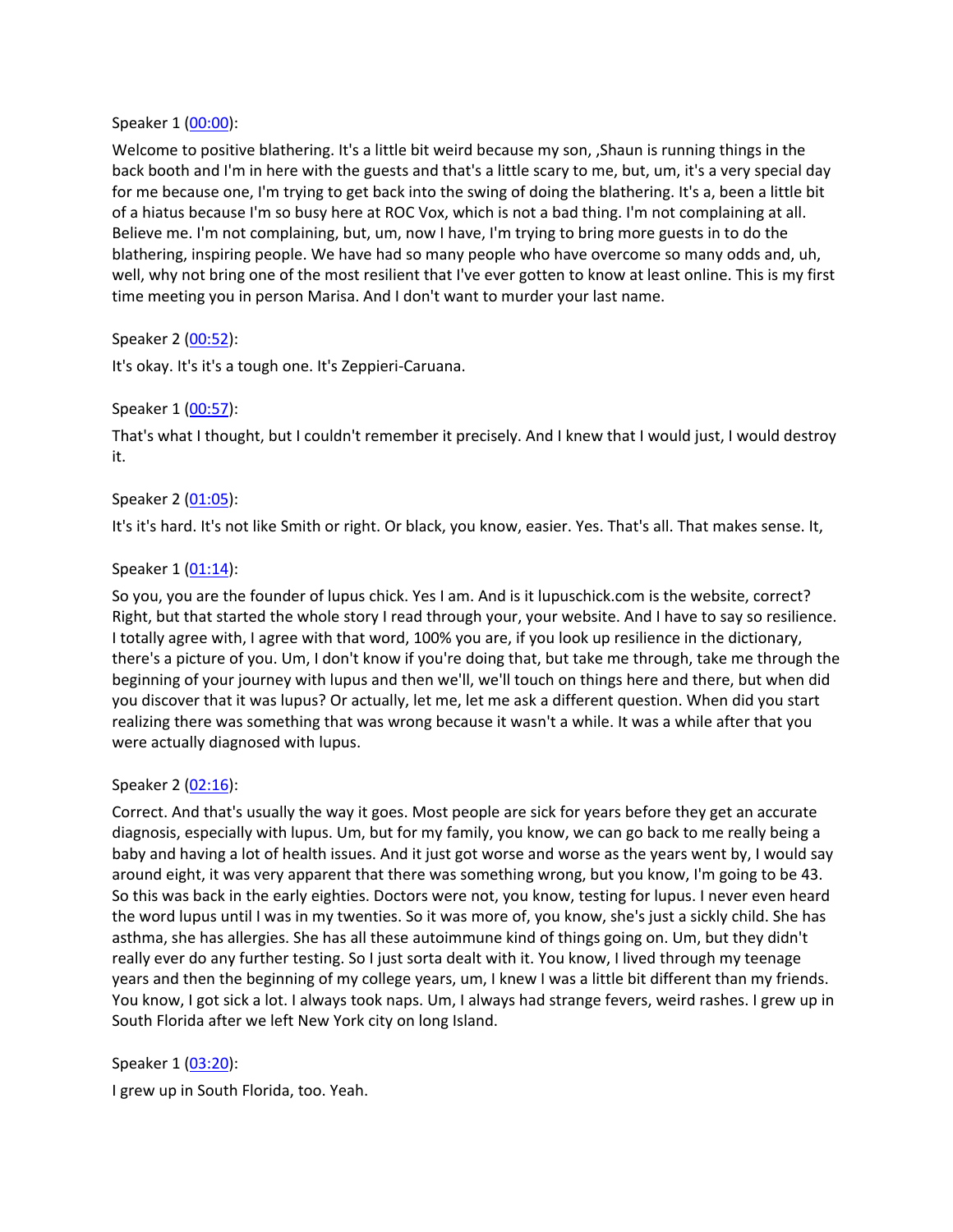#### Speaker 2 ([03:23](https://www.temi.com/editor/t/pU7z3CuQIqpzWOVG_dDyO-YYXZDFmEHa6jJJtX16Ztm1EgtyEWRsiZoXlYPXfgoovF4p_iCRHXtguVVCnfvk6YobUDU?loadFrom=SharedLink&ts=203.46)):

I went to Nova. I grew up in Fort Lauderdale. Yeah. Neighbors. Yeah. I went to plantation high school. I went to st. Thomas a corner. Oh, nice.

#### Speaker 1 ([03:33](https://www.temi.com/editor/t/pU7z3CuQIqpzWOVG_dDyO-YYXZDFmEHa6jJJtX16Ztm1EgtyEWRsiZoXlYPXfgoovF4p_iCRHXtguVVCnfvk6YobUDU?loadFrom=SharedLink&ts=213.63)):

This is really weird. We're roughly the same age. I'm 47.

#### Speaker 2 ([03:37](https://www.temi.com/editor/t/pU7z3CuQIqpzWOVG_dDyO-YYXZDFmEHa6jJJtX16Ztm1EgtyEWRsiZoXlYPXfgoovF4p_iCRHXtguVVCnfvk6YobUDU?loadFrom=SharedLink&ts=217.98)):

Yeah. So you're just a, you're probably just a couple of grades. We probably do. We'll have to talk about that later. Um, that's so funny. Yeah. So we went there after we left long Island and, um, we were, we were on the South shore. I went to Lynbrook Lynbrook high school before I went to plantation. Is that

#### Speaker 1 ([04:01](https://www.temi.com/editor/t/pU7z3CuQIqpzWOVG_dDyO-YYXZDFmEHa6jJJtX16Ztm1EgtyEWRsiZoXlYPXfgoovF4p_iCRHXtguVVCnfvk6YobUDU?loadFrom=SharedLink&ts=241.11)):

My family's from Massapequa. We moved from [inaudible] when I was five down to, uh, down to plantation.

## Speaker 2 ([04:06](https://www.temi.com/editor/t/pU7z3CuQIqpzWOVG_dDyO-YYXZDFmEHa6jJJtX16Ztm1EgtyEWRsiZoXlYPXfgoovF4p_iCRHXtguVVCnfvk6YobUDU?loadFrom=SharedLink&ts=246.63)):

That's so funny. So we actually lived in sunrise. That's where we moved to sunrise before we ended up. That's hilarious. Small world. Definitely. Well, as, you know, Rochester again, lupus had a part in that as well. So as you know, living in Fort Lauderdale and Florida, the sun is just, it's brutal and it never ends. It's 365 days a year of heat and a heat and sun is actually one of the largest triggers for lupus flare ups in a large percentage of people. So, you know, I was sort of like in prison when I lived down there, I really couldn't leave the house until seven, eight o'clock at night. Um, because it would just constantly bring up more and more symptoms if I was out in that sun, even for just a few minutes. Yeah. So I actually wanted to move to Canada. I love Canada. Uh, I think it's absolutely beautiful there and I love the people and, um, you know, my family and I settled on getting as close to the Canadian border as possible. And we wound up in Rochester.

Speaker 1 ([05:11](https://www.temi.com/editor/t/pU7z3CuQIqpzWOVG_dDyO-YYXZDFmEHa6jJJtX16Ztm1EgtyEWRsiZoXlYPXfgoovF4p_iCRHXtguVVCnfvk6YobUDU?loadFrom=SharedLink&ts=311.46)):

Yeah. That's amazing. I I'm just, I'm still blown away by the parallels of our, of our previous

Speaker 2 ([05:21](https://www.temi.com/editor/t/pU7z3CuQIqpzWOVG_dDyO-YYXZDFmEHa6jJJtX16Ztm1EgtyEWRsiZoXlYPXfgoovF4p_iCRHXtguVVCnfvk6YobUDU?loadFrom=SharedLink&ts=321.12)):

Yeah.

## Speaker 1 ([05:22](https://www.temi.com/editor/t/pU7z3CuQIqpzWOVG_dDyO-YYXZDFmEHa6jJJtX16Ztm1EgtyEWRsiZoXlYPXfgoovF4p_iCRHXtguVVCnfvk6YobUDU?loadFrom=SharedLink&ts=322.51)):

Florida to Rochester. And that's like throwing darts. I mean, that's really specific. When did you leave South Florida long story? There it's always a long story. Isn't it? It's never like, Oh, I'm 2001. I moved up here 2002. I moved back 2003. I moved back up here 2004. I moved back 2007. I stayed, I moved up here to stay. Yeah, that was bad. And that was, that was when I was finally over South Florida. Yeah. I was working for a cruise line. And so that's the reason why I kept bouncing back and forth because there was a job. And then the, I didn't like the job anymore. And then I went back and then they had another job and it lady was a contract worker. Right. Um, and then the last time I could have stayed, we could have stayed there, but we couldn't buy a house. And, uh, I didn't know if I wanted to raise my kids there to be honest. And I, and we lived in Fairport for a short time and, and my inlaws lived four houses down for months. So I was, I was like, we're moving the Fairport. That's it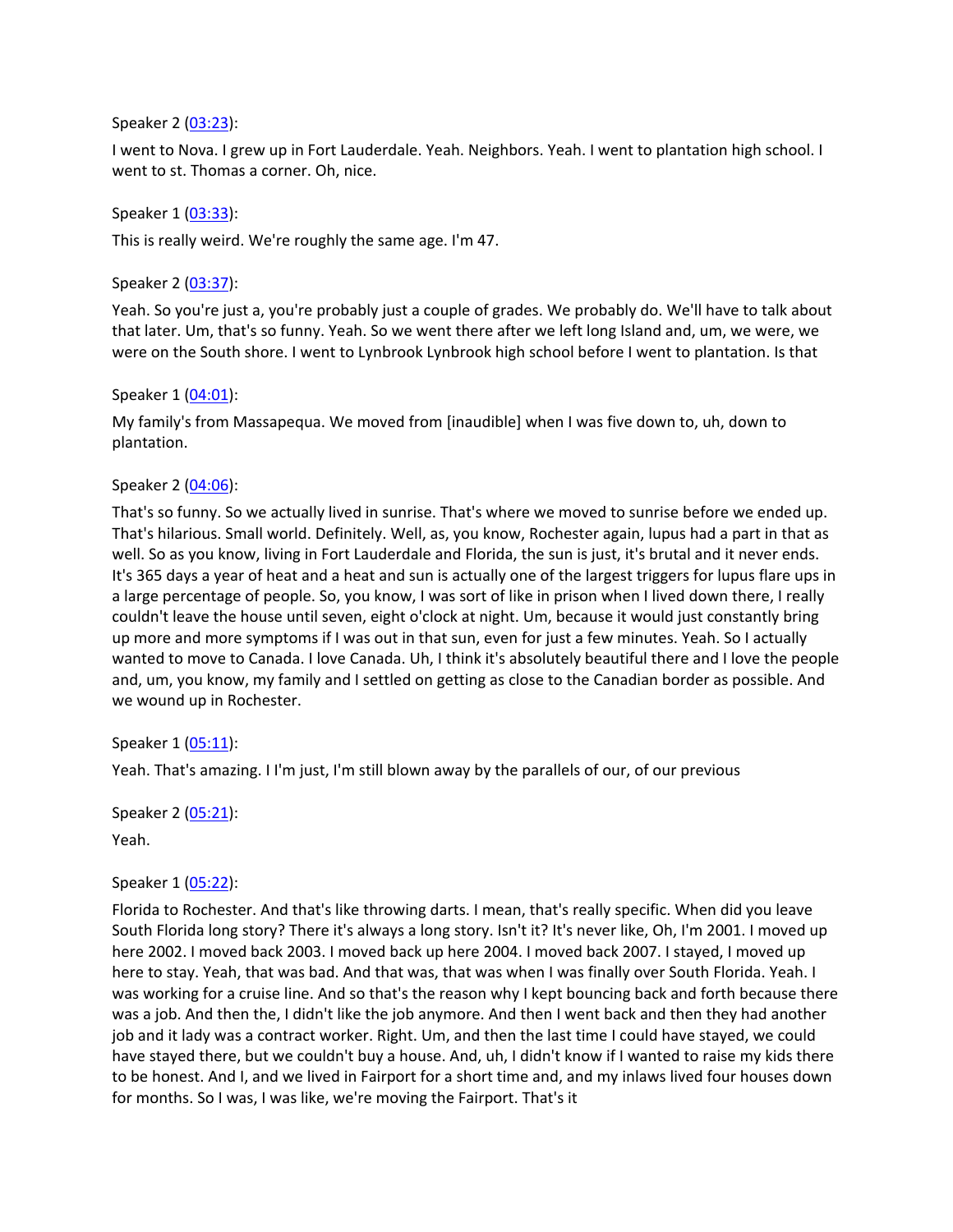Speaker 2 ([06:22](https://www.temi.com/editor/t/pU7z3CuQIqpzWOVG_dDyO-YYXZDFmEHa6jJJtX16Ztm1EgtyEWRsiZoXlYPXfgoovF4p_iCRHXtguVVCnfvk6YobUDU?loadFrom=SharedLink&ts=382.63)): A much better family area.

Speaker 1 ([06:25](https://www.temi.com/editor/t/pU7z3CuQIqpzWOVG_dDyO-YYXZDFmEHa6jJJtX16Ztm1EgtyEWRsiZoXlYPXfgoovF4p_iCRHXtguVVCnfvk6YobUDU?loadFrom=SharedLink&ts=385.42)):

I'm so happy to be up here. I, I know for a fact I wouldn't be doing as well in every aspect of my life as if it had, had we not moved back to Rochester. So

Speaker 2 ([06:36](https://www.temi.com/editor/t/pU7z3CuQIqpzWOVG_dDyO-YYXZDFmEHa6jJJtX16Ztm1EgtyEWRsiZoXlYPXfgoovF4p_iCRHXtguVVCnfvk6YobUDU?loadFrom=SharedLink&ts=396.19)):

You can see that. I definitely think there's a difference in quality life up here. I love Rochester. I would have never thought that I would have wound up here. Um, it wasn't on my radar, you know, but like growing up in South Florida was great. It was great at, you know, at the time it's changed a lot, but you know, coming from long Island and then being in New York city and then being down there, I kind of wanted to get away from millions of people, you know, and crazy traffic where it takes you an hour to get 20 minutes, you know, somewhere that should only take you 20 minutes. And, um,

# Speaker 1 ([07:07](https://www.temi.com/editor/t/pU7z3CuQIqpzWOVG_dDyO-YYXZDFmEHa6jJJtX16Ztm1EgtyEWRsiZoXlYPXfgoovF4p_iCRHXtguVVCnfvk6YobUDU?loadFrom=SharedLink&ts=427.64)):

Sounds like me. This is like word for word. What I've been saying for years

Speaker 2 ([07:12](https://www.temi.com/editor/t/pU7z3CuQIqpzWOVG_dDyO-YYXZDFmEHa6jJJtX16Ztm1EgtyEWRsiZoXlYPXfgoovF4p_iCRHXtguVVCnfvk6YobUDU?loadFrom=SharedLink&ts=432.36)):

Living. I mean, you really can't beat Rochester when it comes to the cost of living.

## Speaker 1 ([07:16](https://www.temi.com/editor/t/pU7z3CuQIqpzWOVG_dDyO-YYXZDFmEHa6jJJtX16Ztm1EgtyEWRsiZoXlYPXfgoovF4p_iCRHXtguVVCnfvk6YobUDU?loadFrom=SharedLink&ts=436.33)):

Yeah. Now, so you, you have accomplished quite a bit. And especially recently, one thing that I've found with, with people who have undergone some health problems when they were younger, is that it really made them really accomplish things like you really are able to set goals and go after him and, and fight through any kind of obstacles. Um, is that it seems like that's the case for you as well.

## Speaker 2 ([07:48](https://www.temi.com/editor/t/pU7z3CuQIqpzWOVG_dDyO-YYXZDFmEHa6jJJtX16Ztm1EgtyEWRsiZoXlYPXfgoovF4p_iCRHXtguVVCnfvk6YobUDU?loadFrom=SharedLink&ts=468.58)):

Yeah. I was actually just talking to someone about this not too long ago. I said, I feel like if you have like a, uh, chronic illness diagnosis or you experienced some type of trauma, um, and you get a different perspective on time, you feel like you need to do so much and you need to do it quickly because you don't like, especially for me, I don't really know when I'm ever going to go into a really bad flare up or, you know, be down for several months. I think there's also a level of, especially with chronic illness. I truly believe this almost like a overcompensating because I was sick for so long. I lost so many years of my life. There was such a large gap there. Um, you know, being in my twenties and my early thirties and watching everyone that I know graduate college, you know, get married, have children start businesses. Uh, you sort of feel like you lost a lot. So I feel like you try to overcompensate then and do so much to sort of make up for that. I'm not saying everyone does that, but I do notice that a lot, um, with the other like chronic illness warriors that I meet, I feel like a lot of us are very type a personalities and we don't really stop. Like, even though our body's like, okay, you need to just shut off now. Our is like, no, we're going like a hundred miles an hour. Yeah.

## Speaker 1 ([09:06](https://www.temi.com/editor/t/pU7z3CuQIqpzWOVG_dDyO-YYXZDFmEHa6jJJtX16Ztm1EgtyEWRsiZoXlYPXfgoovF4p_iCRHXtguVVCnfvk6YobUDU?loadFrom=SharedLink&ts=546.38)):

Yeah. And I think, I think a lot of it has to do with you just you're fed up with the limitations. Absolutely. You know, like dammit did that. That's not gonna stop me. I'm sick and tired of not being able to do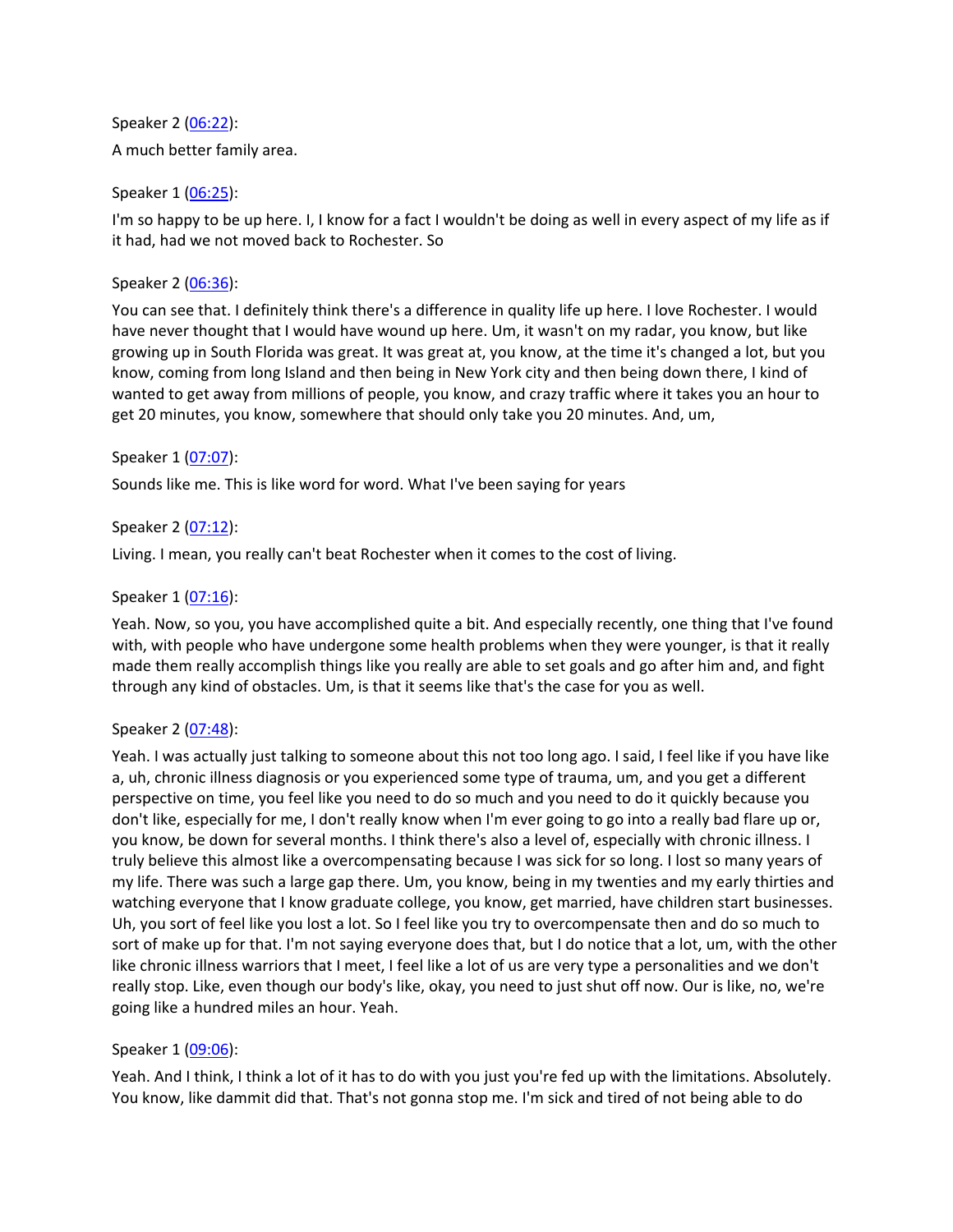what I want to do. Right. So we're going to do it and that's it. That's how it's going to be. And you figure out a way. And you know, I really believe that as much as I would not want you to suffer in any way, I wish I could go back and remove all of that from you. But at the same time, I think our world needs people like you because you, you show what it's like to overcome adversity. You show what it's like to live diff through difficulties. And, you know, you give other people hope, you give other people a purpose and you help other people through what they're going through, whether you know it or not. Right. So as much as, as much as I don't want you to have to experience all that, you know, I'm kind of glad that you have, it's a weird thing to say, but for the greater good for all the other people who see what you've gone through and said, if she could do it, I could do it. Yes.

# Speaker 2 ([10:14](https://www.temi.com/editor/t/pU7z3CuQIqpzWOVG_dDyO-YYXZDFmEHa6jJJtX16Ztm1EgtyEWRsiZoXlYPXfgoovF4p_iCRHXtguVVCnfvk6YobUDU?loadFrom=SharedLink&ts=614.3)):

That's my hope. I don't want anyone to, I don't want anyone to ever look at like any of the things that I've accomplished or successes, you know, like by the world standards and just think that, um, you know, they just happen. Like there was such a process and there was a lot of pain that took to get there. And, um, you know, it wasn't because I knew someone or I got lucky I've truly been blessed, but I think it's because my desire, my desire has always been to help people ever since I was a little, um, when I was really young, I asked my mom if I could volunteer at the nursing home and I was so young, but they like signed a million papers and it let me do it. And then I went into nursing because I just wanted to help people. I wanted it to be a travel nurse.

# Speaker 2 ([10:58](https://www.temi.com/editor/t/pU7z3CuQIqpzWOVG_dDyO-YYXZDFmEHa6jJJtX16Ztm1EgtyEWRsiZoXlYPXfgoovF4p_iCRHXtguVVCnfvk6YobUDU?loadFrom=SharedLink&ts=658.58)):

I wanted to go to other countries. And, um, you know, then when everything happened and, and lupus chick sorta came about, it was another way for me to help people very different than what I had originally planned. Um, but I just want people to at least have someone in the autoimmune chronic illness world that they can say, you know what, like she's been through a, to Z and she was still able to do these things. And, um, it's really by the grace of God, like I have a very strong spiritual life. I know that I've been so blessed medically, I should not be alive. Um, so, you know, I hope that I can be that person. There are a lot of amazing chronic illness warriors. That's a great thing about like social media and our technology that we have today. A lot of people are getting out there and advocating. Um, but that was my hope and starting lupus chair.

## Speaker 1 ([11:48](https://www.temi.com/editor/t/pU7z3CuQIqpzWOVG_dDyO-YYXZDFmEHa6jJJtX16Ztm1EgtyEWRsiZoXlYPXfgoovF4p_iCRHXtguVVCnfvk6YobUDU?loadFrom=SharedLink&ts=708.23)):

I liked the chronic illness warrior. Yes. I love the way that you phrase, because that really just flips the script. Doesn't it? I mean, those, those two things, aren't

Speaker 2 ([12:00](https://www.temi.com/editor/t/pU7z3CuQIqpzWOVG_dDyO-YYXZDFmEHa6jJJtX16Ztm1EgtyEWRsiZoXlYPXfgoovF4p_iCRHXtguVVCnfvk6YobUDU?loadFrom=SharedLink&ts=720.63)): Right.

# Speaker 1 ([12:02](https://www.temi.com/editor/t/pU7z3CuQIqpzWOVG_dDyO-YYXZDFmEHa6jJJtX16Ztm1EgtyEWRsiZoXlYPXfgoovF4p_iCRHXtguVVCnfvk6YobUDU?loadFrom=SharedLink&ts=722.26)):

You put those together a chronic illness and warrior, but it's really what you become when you, when you endure a chronic illness it's you have to. Yeah. And, and so going back, going back when you were younger and you said you really liked to help people and stuff, um, where do you think you got that from?

Speaker 2 ([12:25](https://www.temi.com/editor/t/pU7z3CuQIqpzWOVG_dDyO-YYXZDFmEHa6jJJtX16Ztm1EgtyEWRsiZoXlYPXfgoovF4p_iCRHXtguVVCnfvk6YobUDU?loadFrom=SharedLink&ts=745.05)):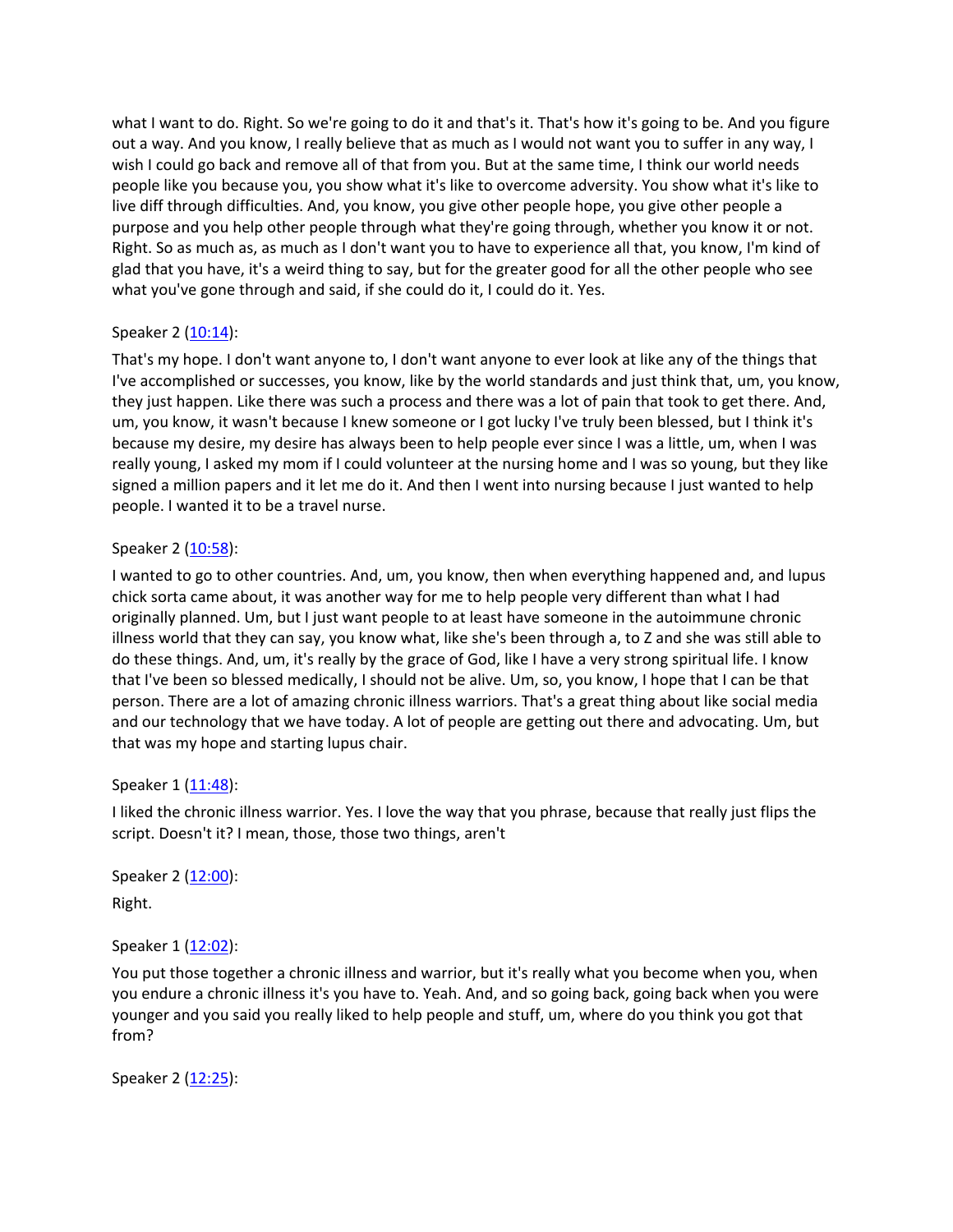I think that honestly, uh, I think God put that in me. Like, that's just who I was, you know, when I was formed, I honestly believe that was the gifting that I received. And, um, you know, some people have very different gifts, but I've known that since I was little. And I also think, you know, my family growing up, I was raised by my grandparents, um, for a large portion of my life. And my grandmother was very kind, very caring. Um, all the, all the qualities that you would see, uh, maybe in people, if you're spiritual, if you ever read the Bible, just that, you know, loving kind, compassionate, um, thoughtful, positive, like that's who she was, same with my mom. So I was surrounded by amazing women. And I'm so thankful for that. And it was always, even though we didn't have a lot, it was always, you know, if you see someone else that needs help, then you give what you have to them. So that was like, sort of ingrained in my life since I was little.

## Speaker 1 ([13:31](https://www.temi.com/editor/t/pU7z3CuQIqpzWOVG_dDyO-YYXZDFmEHa6jJJtX16Ztm1EgtyEWRsiZoXlYPXfgoovF4p_iCRHXtguVVCnfvk6YobUDU?loadFrom=SharedLink&ts=811.53)):

Now there, I read a story on your website about an accident that you had when you were in your twenties and that put a bit of a, a spin in where you were headed. Would you mind talking about that? Would you mind telling us about what happened?

## Speaker 2 ([13:48](https://www.temi.com/editor/t/pU7z3CuQIqpzWOVG_dDyO-YYXZDFmEHa6jJJtX16Ztm1EgtyEWRsiZoXlYPXfgoovF4p_iCRHXtguVVCnfvk6YobUDU?loadFrom=SharedLink&ts=828.63)):

So it's out there. I can talk about it. Yeah. So that was sort of, um, for me, that was sort of like the turning point in my life. So as I had mentioned, I had already had like a lot of symptoms growing up and through college, I was in nursing school. I was almost at the end. I had spent years in college and, um, I was really excited to finish nursing school and I was crossing a street in downtown Fort Lauderdale on a Sunday evening. It was around seven 30 at night. And I got hit by a drunk driver that was driving a Ford ranger at about 50 miles an hour. So I remember hearing, so, you know, like South Florida anyway, as crazy drivers. So you're sort of aware of them all the time, you know, so I heard the truck and, uh, I heard a vehicle I should say. And I heard that it was, you know, traveling much higher speeds than any of the other, uh, vehicles that were around. And, um, honestly there was just nowhere to go. Like I tried to run. Um, but there was just no possible way.

## Speaker 1 ([14:54](https://www.temi.com/editor/t/pU7z3CuQIqpzWOVG_dDyO-YYXZDFmEHa6jJJtX16Ztm1EgtyEWRsiZoXlYPXfgoovF4p_iCRHXtguVVCnfvk6YobUDU?loadFrom=SharedLink&ts=894.13)):

This was in the nineties at some point, this was in 2001 Oh 2001. All right. So yeah,

# Speaker 2 ([15:00](https://www.temi.com/editor/t/pU7z3CuQIqpzWOVG_dDyO-YYXZDFmEHa6jJJtX16Ztm1EgtyEWRsiZoXlYPXfgoovF4p_iCRHXtguVVCnfvk6YobUDU?loadFrom=SharedLink&ts=900.79)):

So, and that sort of triggered it, you know, a lot of, a lot of autoimmune diseases and chronic illnesses, you look back and there is a trigger that you can pinpoint for some people that could be, you know, a pregnancy or maybe they got really ill and were in the hospital, or they had some other type of physical trauma, but they can go back to that point. And for me, it was absolutely when I was hit. And then I sort of spent that next year in recovery cause I had a lot of internal injuries and then I started to have a lot more lupus symptoms come out. And at first they were, you know, luckily I was being seen by an amazing team of doctors at North Broward trauma hospital. And, um, they were thinking, okay, are these symptoms, do they have anything to do with being hit?

## Speaker 2 ([15:48](https://www.temi.com/editor/t/pU7z3CuQIqpzWOVG_dDyO-YYXZDFmEHa6jJJtX16Ztm1EgtyEWRsiZoXlYPXfgoovF4p_iCRHXtguVVCnfvk6YobUDU?loadFrom=SharedLink&ts=948.79)):

Because one of the symptoms was I'd had a small stroke. So it was like, okay, is this part of the, the head injury that I had? Um, but then with the other symptoms altogether, they were able to do a lot of tests and then telling me that I had lupus. So to them, it was like, you know, in three weeks here's a lupus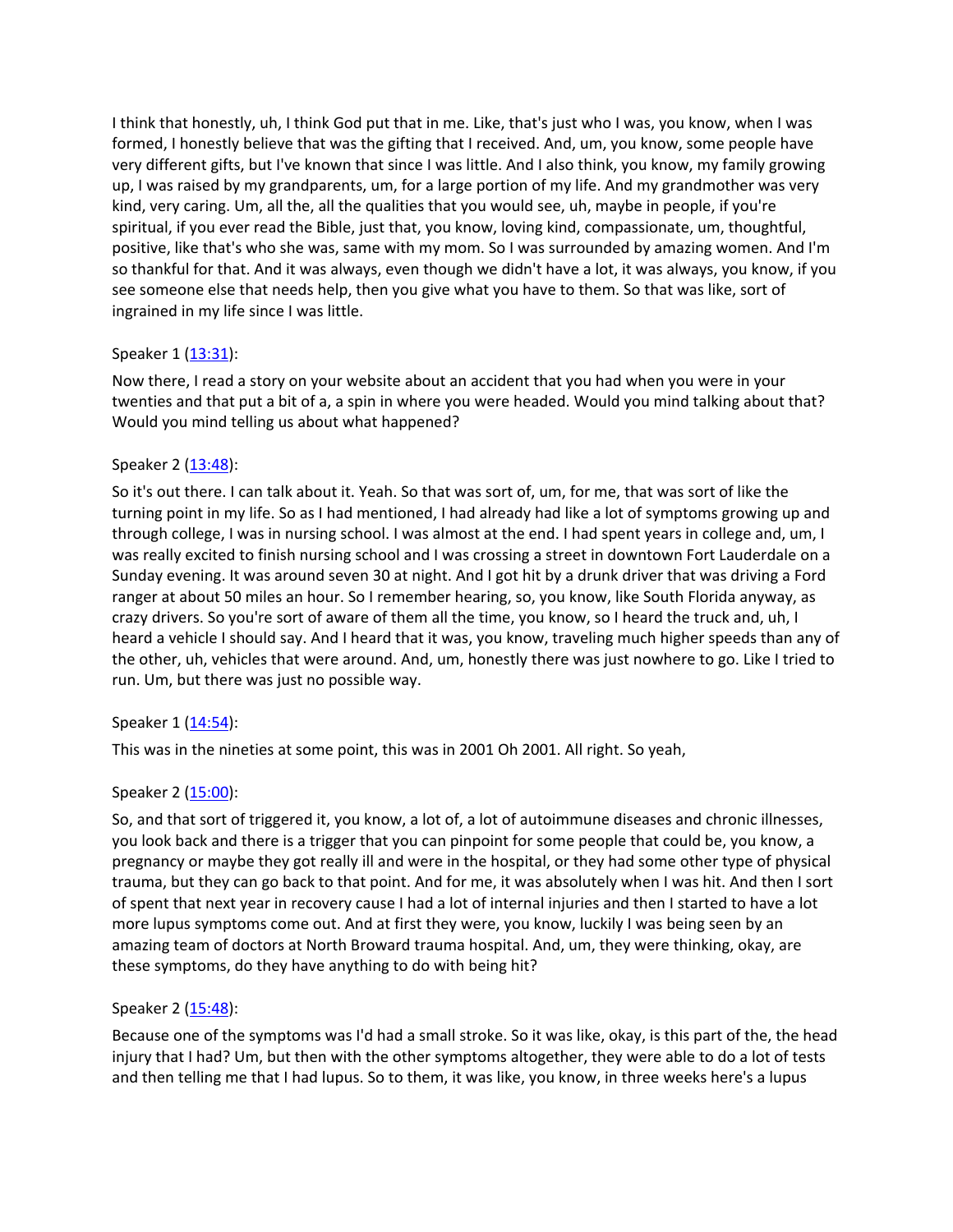diagnosis. And that might seem terrific because that is very quick. But the average for lupus diagnosis is an accurate one is six years. At that point I had already been sick for about 15 years.

## Speaker 1 ([16:19](https://www.temi.com/editor/t/pU7z3CuQIqpzWOVG_dDyO-YYXZDFmEHa6jJJtX16Ztm1EgtyEWRsiZoXlYPXfgoovF4p_iCRHXtguVVCnfvk6YobUDU?loadFrom=SharedLink&ts=979.75)):

That was it because that, it just, it takes on so many forms and has so many different symptoms that it's hard for them to really pinpoint what it is all that time. And so, so you say you can pinpoint this time, that specific accident, how did your life change after you, after you went through the recovery and you were kind of trying to get back into life? Like how did, how did that affect you?

## Speaker 2 ([16:46](https://www.temi.com/editor/t/pU7z3CuQIqpzWOVG_dDyO-YYXZDFmEHa6jJJtX16Ztm1EgtyEWRsiZoXlYPXfgoovF4p_iCRHXtguVVCnfvk6YobUDU?loadFrom=SharedLink&ts=1006.72)):

So the life that I had been so used to, I never saw that life again, that was completely gone. Um, you know, when I was finally released from the hospital, I went into like a rehab. Um, and so it was there, like I learned to walk again, cause a lot of my injuries were to my liver. So I was flat for months because I couldn't put any pressure back on the liver. Um, and I had some pelvic bone fractures, so I learned how to walk and then, you know, and that was a very slow process. Um, worked with a physical therapist, had a physical therapist come to our home. So nothing, nothing was normal. I couldn't return to school. I couldn't work. Um, I couldn't even get myself food, you know, so thanks. Thank God. I had my mom and my grandmother there and you know, I had a nurse that would come to the house.

#### Speaker 2 ([17:36](https://www.temi.com/editor/t/pU7z3CuQIqpzWOVG_dDyO-YYXZDFmEHa6jJJtX16Ztm1EgtyEWRsiZoXlYPXfgoovF4p_iCRHXtguVVCnfvk6YobUDU?loadFrom=SharedLink&ts=1056.19)):

I had a physical therapist. I had like a whole team of people that helped me. So being in my twenties and going from, you know, school every day and nursing rotations, I was a bartender at night. Like I was always on the go bartend. I was at Wolfgang puck. Then it was a, Billy's like a whole bunch of places by Nova. There's a lot of restaurants over there. Um, so I was, I never stopped. And then it was like you were on a full stop. You know, the only time I ever did anything was for just like activities of daily, daily, living, something that, you know, most people you wouldn't even think about, like brushing your teeth or getting dressed. These were like two hour endeavors for me. And by the time I was done, I was exhausted. Yeah. So, you know, I was not only just dealing with the injuries, I think that's what made it so, so challenging was not just the injuries, but also now I had these weird symptoms and I had this new diagnosis and I sorta had to figure out, um, what was injury-related and what was lupus related and what does that look like now?

#### Speaker 2 ([18:43](https://www.temi.com/editor/t/pU7z3CuQIqpzWOVG_dDyO-YYXZDFmEHa6jJJtX16Ztm1EgtyEWRsiZoXlYPXfgoovF4p_iCRHXtguVVCnfvk6YobUDU?loadFrom=SharedLink&ts=1123.2)):

Like, will I ever be able to go back to school? Will I ever be able to work? Um, am, am I ever going to be independent? Again? My independence was a very difficult thing for me to reconcile for a couple of years there. Yeah. I was not the way I am today. I was very angry, very angry.

#### Speaker 1 ([19:02](https://www.temi.com/editor/t/pU7z3CuQIqpzWOVG_dDyO-YYXZDFmEHa6jJJtX16Ztm1EgtyEWRsiZoXlYPXfgoovF4p_iCRHXtguVVCnfvk6YobUDU?loadFrom=SharedLink&ts=1142.54)):

So that's interesting. How did you, how'd you overcome that? How did you overcome it? How did you rechannel that, that anger or repurpose that anger cause all that energy, it stays there. You just have to sort of rechannel it and turn it around into something else. How did you, how did you manage to turn it out and into this positive person that you are now? And, and

## Speaker 2 ([19:26](https://www.temi.com/editor/t/pU7z3CuQIqpzWOVG_dDyO-YYXZDFmEHa6jJJtX16Ztm1EgtyEWRsiZoXlYPXfgoovF4p_iCRHXtguVVCnfvk6YobUDU?loadFrom=SharedLink&ts=1166.18)):

So I will say like if I back up a little bit, I was always really a happy like baby. It was always a happy child. I was always very positive. And then it sort of dove into this angry bitter season. Um, so I can't say there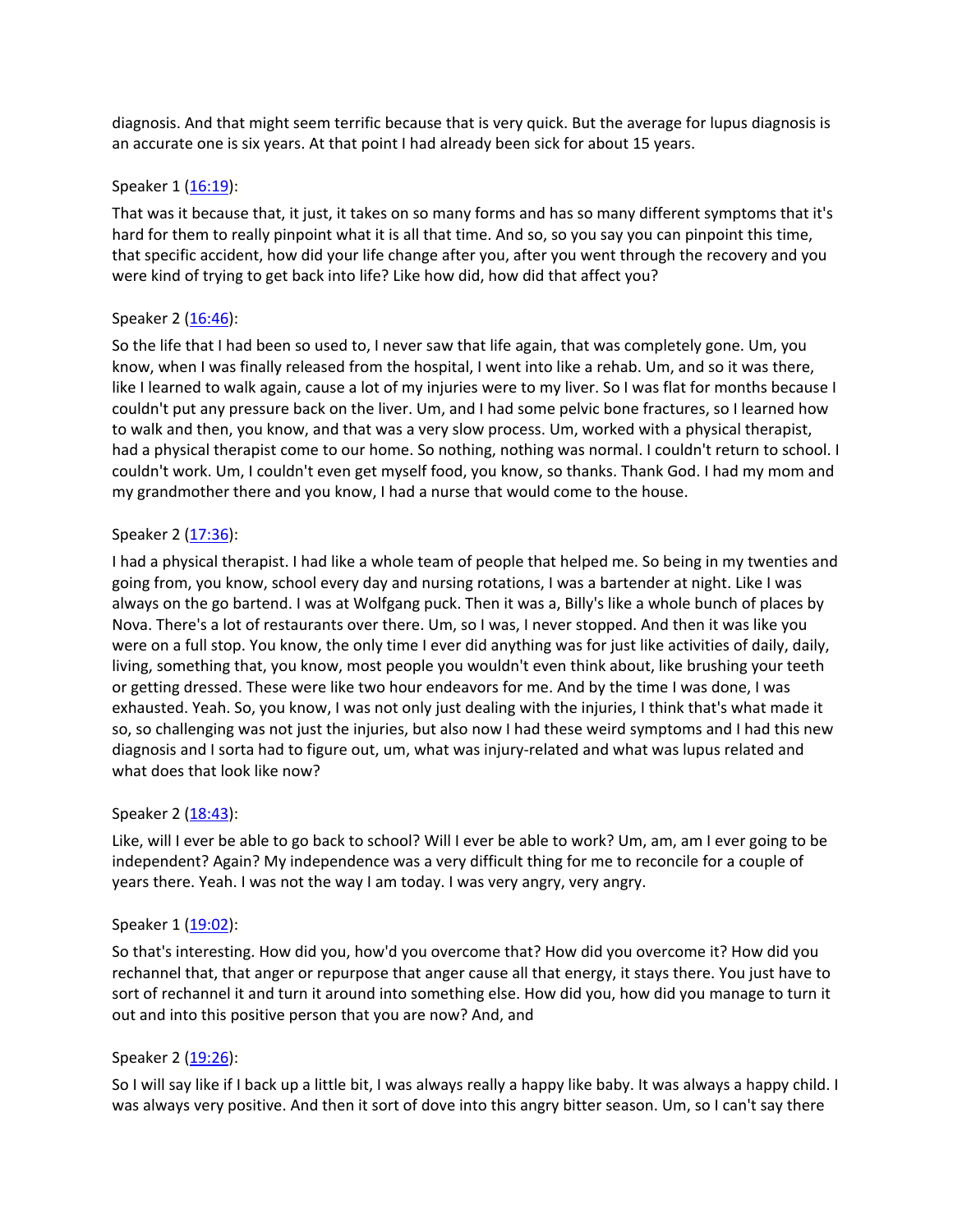was one specific thing. I think it was several things that worked together over a few years. Uh, first, like you said, anger, when it just sits there, you know, maybe for some people, their releases they'll go for a run or they'll exercise. Do they have some form of release? I couldn't, I was basically just stuck. Um, I could not, you know, get myself even to the kitchen by myself. So one of the things that I started doing was writing again, I always loved to write and I had plenty of time. So writing, um, it just sort of poured out of me and also, you know, my, my spiritual side definitely grew because I think when you experience a trauma and then you have a chronic illness thrown on top of it, you know, at some point you sit back and you ask yourself or you ask God, or, you know, the, the being that you believe in, um, why did this happen to me?

## Speaker 2 ([20:36](https://www.temi.com/editor/t/pU7z3CuQIqpzWOVG_dDyO-YYXZDFmEHa6jJJtX16Ztm1EgtyEWRsiZoXlYPXfgoovF4p_iCRHXtguVVCnfvk6YobUDU?loadFrom=SharedLink&ts=1236.17)):

Why am I still alive? Like, that was my biggest question because you know, the trauma surgeon was like, there is absolutely no reason that you're alive, that I can even tell you.

# Speaker 1 ([20:45](https://www.temi.com/editor/t/pU7z3CuQIqpzWOVG_dDyO-YYXZDFmEHa6jJJtX16Ztm1EgtyEWRsiZoXlYPXfgoovF4p_iCRHXtguVVCnfvk6YobUDU?loadFrom=SharedLink&ts=1245.5)):

That was great. When a surgeon says that too. I remember he sat,

# Speaker 2 ([20:49](https://www.temi.com/editor/t/pU7z3CuQIqpzWOVG_dDyO-YYXZDFmEHa6jJJtX16Ztm1EgtyEWRsiZoXlYPXfgoovF4p_iCRHXtguVVCnfvk6YobUDU?loadFrom=SharedLink&ts=1249)):

I remember he sat on the bed and he said to me, uh, you definitely have someone looking out for you because you shouldn't have been alive when you arrived to the hospital. And then he told me that most pedestrians don't arrive alive when they get there. Um, and I did my own research and I think it was about 70%, you know, don't make it to the hospital. Uh, so I had all of these questions and then it was like, well, I can't do nursing now because now I have a nurse that comes and helps me. So what am I supposed to do with myself? And, um, that was a prayer that I prayed for a really long time. And I'm, again, I'm really thankful I had my mom, my mom is a strong, strong, tough Italian woman. And I'm very much so of the belief that you just pick yourself up and like, there's no excuse, and you're still able to do anything you want. It might just look differently than you had originally planned. So she wasn't gonna let me get by with like having my little pity party of one for very long. Like she let me sit in it for a little while and then it was like, okay, we're going to wrap this up now.

## Speaker 1 ([21:56](https://www.temi.com/editor/t/pU7z3CuQIqpzWOVG_dDyO-YYXZDFmEHa6jJJtX16Ztm1EgtyEWRsiZoXlYPXfgoovF4p_iCRHXtguVVCnfvk6YobUDU?loadFrom=SharedLink&ts=1316.45)):

That's, that's great. I think that's really important. And, and there's, there's a lot of people who don't have that person.

Speaker 2 ([22:03](https://www.temi.com/editor/t/pU7z3CuQIqpzWOVG_dDyO-YYXZDFmEHa6jJJtX16Ztm1EgtyEWRsiZoXlYPXfgoovF4p_iCRHXtguVVCnfvk6YobUDU?loadFrom=SharedLink&ts=1323.54)): Correct. Which is another reason,

## Speaker 1 ([22:05](https://www.temi.com/editor/t/pU7z3CuQIqpzWOVG_dDyO-YYXZDFmEHa6jJJtX16Ztm1EgtyEWRsiZoXlYPXfgoovF4p_iCRHXtguVVCnfvk6YobUDU?loadFrom=SharedLink&ts=1325.37)):

You know, they don't, it's, that's a, that's a blessing in of itself to have that person to say, okay, I love you, but here's my foot, here's your button. Let's get going. Um, and that's good. That's really good. So, so you're writing you really start writing a lot. Is that how the lupus chick blog became a thing?

## Speaker 2 ([22:29](https://www.temi.com/editor/t/pU7z3CuQIqpzWOVG_dDyO-YYXZDFmEHa6jJJtX16Ztm1EgtyEWRsiZoXlYPXfgoovF4p_iCRHXtguVVCnfvk6YobUDU?loadFrom=SharedLink&ts=1349.37)):

It did. A funny thing is lupus chick actually came to me in a dream and it was a very vivid dream and it was such a, w had so much clarity and it was almost like an instruction manual had been handed to me.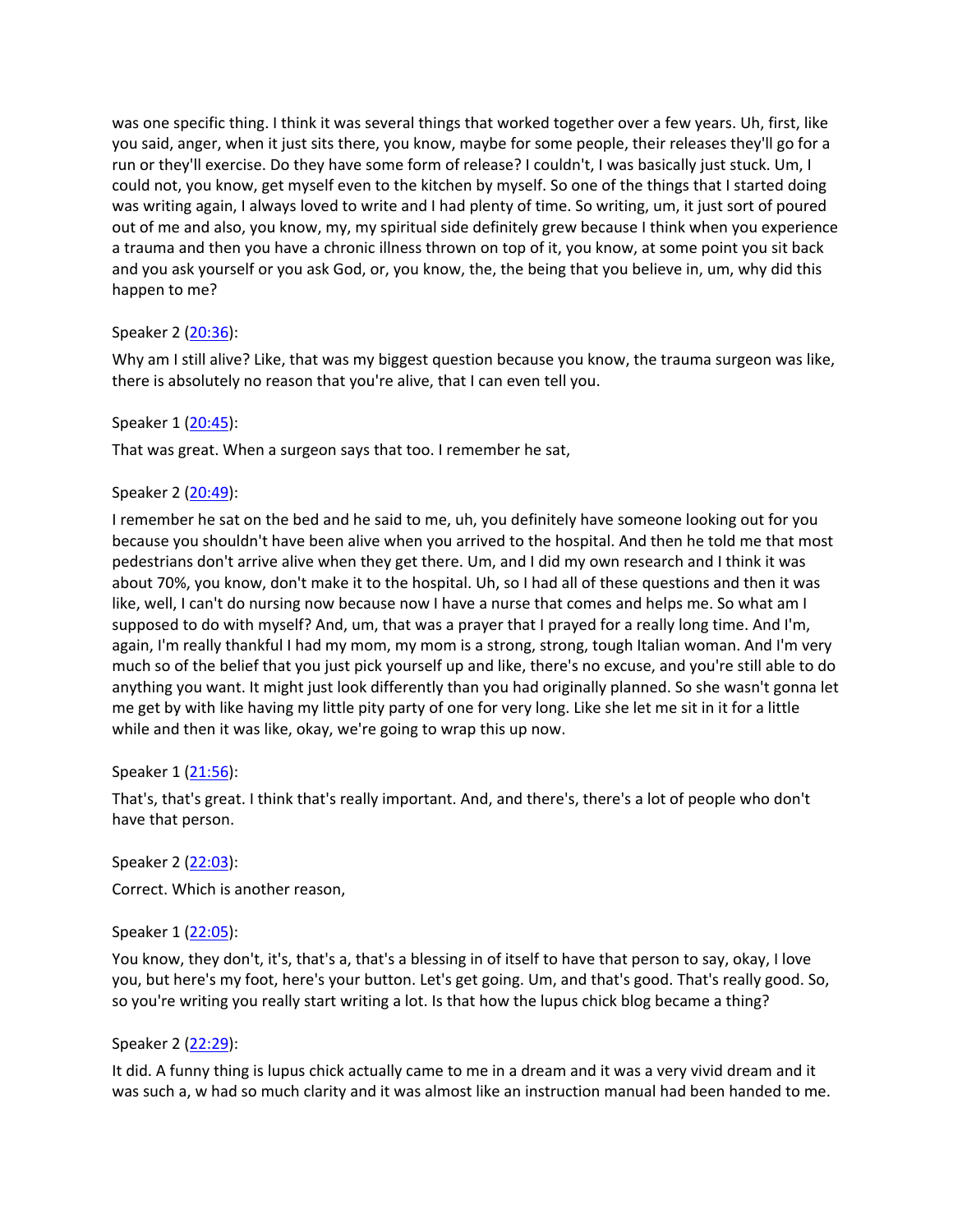This is what you're going to do. And I just remember waking up in the morning and I was so excited and because I had been praying for so long, like, let me just figure out what am I supposed to do now? And because, you know, my belief in God is like, he created me to be a certain way. He knows my personality. He knows that I won't sit still. Um, I couldn't just sit in the bed for the rest of my life and do nothing. I would be completely miserable. So I just took everything from that dream. And I said, okay, I have no idea what I'm doing, but I'm going to try it, you know, and we'll see what happens. And I did. And lupus chick started as this tiny little blog. I don't know if you remember blogger, like from back in the day. Yeah. So if you want, yeah, exactly. It's with your MySpace.

## Speaker 2 ([23:34](https://www.temi.com/editor/t/pU7z3CuQIqpzWOVG_dDyO-YYXZDFmEHa6jJJtX16Ztm1EgtyEWRsiZoXlYPXfgoovF4p_iCRHXtguVVCnfvk6YobUDU?loadFrom=SharedLink&ts=1414.69)):

You remember blogger was like, not the most, you know, my blog was not the most attractive blog ever. And, um, again, I really didn't know what I was doing and, and think I maybe had a couple of people a week that would read it. Most of them are probably my friends and my family. But if you look back on the internet back then there was not a lot of information on lupus. There was not, um, you know, we didn't have social media, so there wasn't anything like that. Like I remember my education of lupus was one book in the library and it was very medical, um, heavy, which was fine because I've gone through nursing school. So I was familiar, but if I hadn't, like I would have been even more confused from what was in there. So I started the lupus chick and, um, over time it just grew and sort of intertwined. And that season was this opportunity that sorta just landed in my lap one day to write, um, for some newspapers down in South Florida, which I could do from home. No one knew I was sick if I was interviewing them over the phone and that's sort of what kicked off my journalism career. Like I never thought I would have wound up being a journalist.

Speaker 1 ([24:43](https://www.temi.com/editor/t/pU7z3CuQIqpzWOVG_dDyO-YYXZDFmEHa6jJJtX16Ztm1EgtyEWRsiZoXlYPXfgoovF4p_iCRHXtguVVCnfvk6YobUDU?loadFrom=SharedLink&ts=1483.66)):

How did you do that? You just called them and said, yeah,

Speaker 2 ([24:45](https://www.temi.com/editor/t/pU7z3CuQIqpzWOVG_dDyO-YYXZDFmEHa6jJJtX16Ztm1EgtyEWRsiZoXlYPXfgoovF4p_iCRHXtguVVCnfvk6YobUDU?loadFrom=SharedLink&ts=1485.88)):

I'm just going to interview you over the phone. And

Speaker 1 ([24:49](https://www.temi.com/editor/t/pU7z3CuQIqpzWOVG_dDyO-YYXZDFmEHa6jJJtX16Ztm1EgtyEWRsiZoXlYPXfgoovF4p_iCRHXtguVVCnfvk6YobUDU?loadFrom=SharedLink&ts=1489.24)):

Did you do that, like a freelancer, like interview people and then try to sell your article? Or did you actually get a job with a newspaper?

## Speaker 2 ([24:56](https://www.temi.com/editor/t/pU7z3CuQIqpzWOVG_dDyO-YYXZDFmEHa6jJJtX16Ztm1EgtyEWRsiZoXlYPXfgoovF4p_iCRHXtguVVCnfvk6YobUDU?loadFrom=SharedLink&ts=1496.71)):

Yeah, so my first job was with the good news and, uh, they, their circulation was a couple hundred thousand people a month. It was a monthly newspaper, sorta like a CityLink or something down there, if you remember. And, um, they would, you know, contract me for different articles, different topics. So it was great. You know, it's like I had this purpose in writing. I had some financial stability that was coming back because I had lost pretty much all my finances when I got really sick. And, um, from there, you know, I went on to Al Jazeera Huffington post U S news. I worked for Ganette when I first moved up here in Rochester. Um, this whole other world sort of opened up and then lupus chick grew, you know, we grew from a couple people a week to a half a million people a month, you know? So I always tell people, if you think that your effort just as one person can not do anything, um, you know, it was used like a match analogy, what one match can start. And I just want people to know that, just do it, like if you are thinking about doing it. I think the most frustrating thing is to just watch someone think about something for so long, but not actually moving.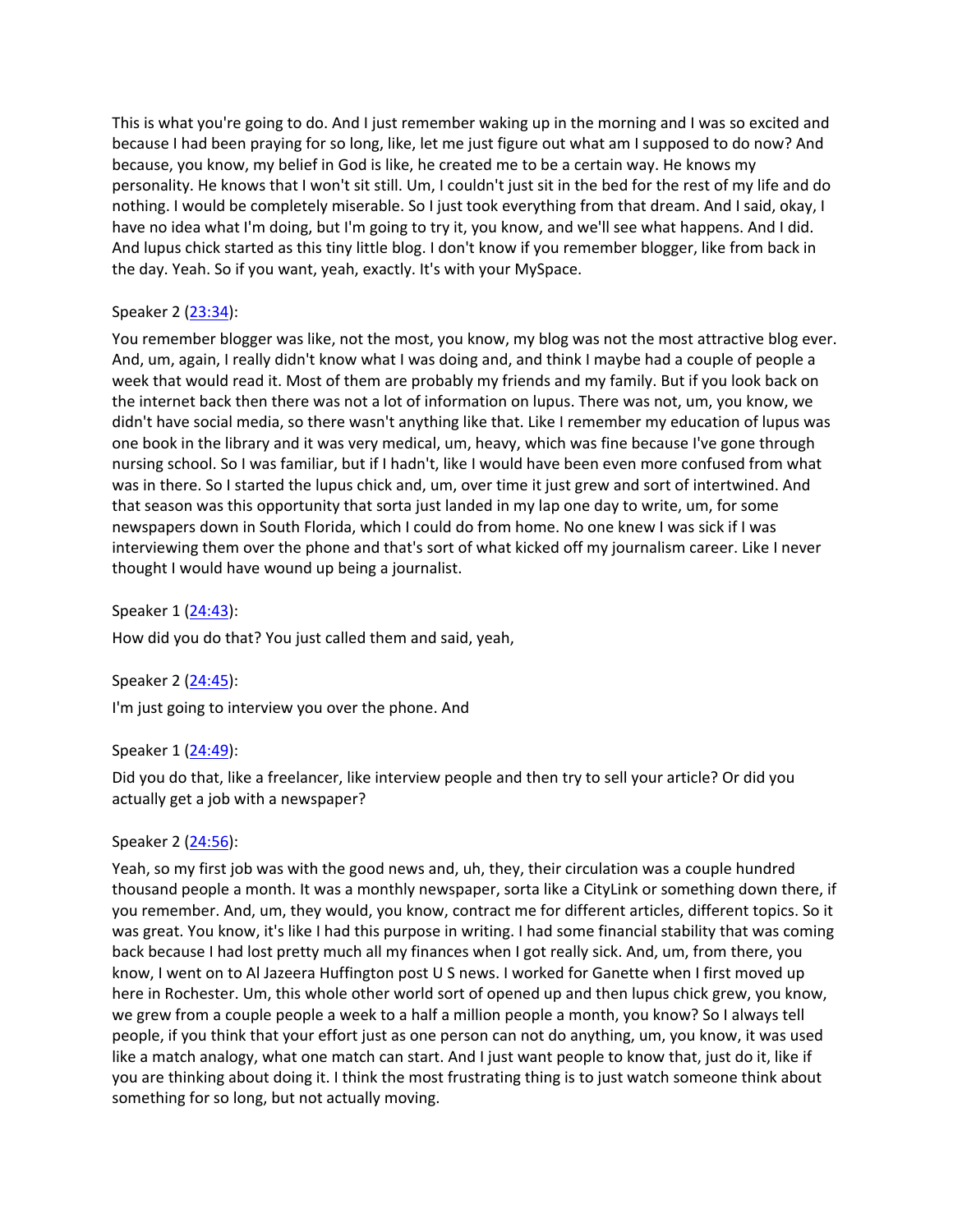#### Speaker 1 ([26:09](https://www.temi.com/editor/t/pU7z3CuQIqpzWOVG_dDyO-YYXZDFmEHa6jJJtX16Ztm1EgtyEWRsiZoXlYPXfgoovF4p_iCRHXtguVVCnfvk6YobUDU?loadFrom=SharedLink&ts=1569.61)):

I agree 100%. And I wouldn't presume to, to compare anything that I've done with anything that you've accomplished, but in the same, the same respect, how you said, I don't know how I'm going to do this, but I'm just going to do it right. And, you know, we, we just did the same thing. Uh, four years ago, this December, we held auditions for our film bottom feeders and the whole time we're like, we don't know how we're going to make this movie, but we're going to make it right. And we're like this close to putting it out. You know, we shot it. We, we, we wrapped production on March 13th of this year. So it was like, as the world was crashing down around us. So that, that idea of going after something that you feel is your, is pulling you and you don't know how, but you just know that that's what you have to do. I mean, the best advice that I can hear that I can think of is just go do that.

## Speaker 2 ([27:13](https://www.temi.com/editor/t/pU7z3CuQIqpzWOVG_dDyO-YYXZDFmEHa6jJJtX16Ztm1EgtyEWRsiZoXlYPXfgoovF4p_iCRHXtguVVCnfvk6YobUDU?loadFrom=SharedLink&ts=1633.94)):

Absolutely. Like, I feel like if you have that burning desire inside of you and you don't do anything with it, there will always be a level of Discontentment and dissatisfaction and like something is missing in your life and you will absolutely, without a doubt, fail over and over again with all you're doing what you're doing, because I have, I have messed up so many times with lupus chick and I've learned so much. Um, but those do not even count, like in comparison of what lupus check has been able to do on the flip side of that. So,

## Speaker 1 ([27:51](https://www.temi.com/editor/t/pU7z3CuQIqpzWOVG_dDyO-YYXZDFmEHa6jJJtX16Ztm1EgtyEWRsiZoXlYPXfgoovF4p_iCRHXtguVVCnfvk6YobUDU?loadFrom=SharedLink&ts=1671.92)):

So you have articles, you do, uh, interviews with other people that have a lupus and you highlight, um, you know, research and things like that is that basically what lupus chick is.

# Speaker 2 ([28:07](https://www.temi.com/editor/t/pU7z3CuQIqpzWOVG_dDyO-YYXZDFmEHa6jJJtX16Ztm1EgtyEWRsiZoXlYPXfgoovF4p_iCRHXtguVVCnfvk6YobUDU?loadFrom=SharedLink&ts=1687.16)):

And it's not just for people with lupus anymore. Like that is originally what it started as, but, you know, I realized as I got to know more about autoimmune diseases, a lot of autoimmune diseases overlap. So a lot of people that have lupus, you know, have fibromyalgia or ms or thyroid issues or diabetes there's, so there's over a hundred autoimmune diseases. Um, so we're really for the entire, our slogan is the auto immune life because, um, you know, there's just so many in that world and I don't want anyone to feel excluded cause we all live with the same struggles, um, whether it's, you know, our really how our relationships are affected or our employment status, you know, or just what we're able to do on a regular basis because of our symptoms, we all understand, um, the daily struggles that we deal with. Whereas it's really difficult to explain to someone that's really healthy, you know, they can understand, but I think once you actually live with it, there's just that connection.

## Speaker 2 ([29:07](https://www.temi.com/editor/t/pU7z3CuQIqpzWOVG_dDyO-YYXZDFmEHa6jJJtX16Ztm1EgtyEWRsiZoXlYPXfgoovF4p_iCRHXtguVVCnfvk6YobUDU?loadFrom=SharedLink&ts=1747.13)):

And I think that's what lupus chick brings. Um, so we do, we do a lot of articles. We do a lot of interviews, a lot of Facebook and Instagram videos and lives with experts with other patients. Um, we have an educational stipend, which was something that was really important to me because, you know, my educations, uh, journey sort of got hit really hard with lupus. And I've seen over the years, uh, men and women that maybe were diagnosed later in life in their thirties or forties. So the career that they were in, the job that they were doing, there were no longer, they were not able to do it any. Um, so then it was, well, how do I go back to school while I'm sick? And how do I pay for all of this? Um, lupus itself is very expensive. You know, it's average about 50 to 60,000 a year in medicine and medical tests. So my biggest thing was I want to help people. I don't care if they're going for certification for trade school for university, for community college, but I want to be able to help them pay for housing and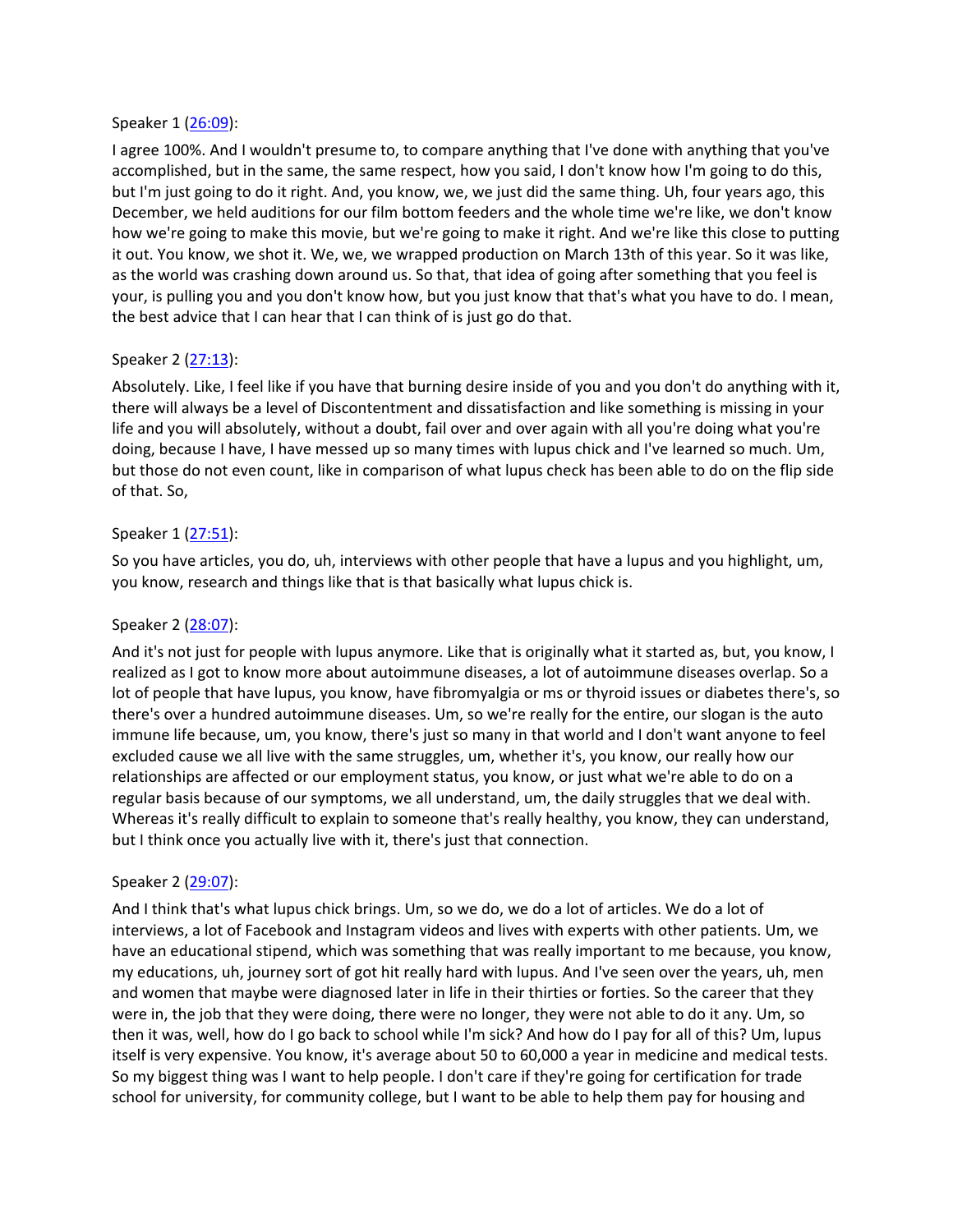tuition and whatever they need the money for. Um, so we've given away nine, uh, partial college stipends now in the past five years, um, we're giving another one away this fall. So

#### Speaker 1 ([30:17](https://www.temi.com/editor/t/pU7z3CuQIqpzWOVG_dDyO-YYXZDFmEHa6jJJtX16Ztm1EgtyEWRsiZoXlYPXfgoovF4p_iCRHXtguVVCnfvk6YobUDU?loadFrom=SharedLink&ts=1817.13)):

That's amazing. That's absolutely amazing. So now you take all of that writing that you did for all of those media outlets and what's the next step you write a book and that book has been doing really well and it's not even out yet, which I love that story. Yeah,

## Speaker 2 ([30:33](https://www.temi.com/editor/t/pU7z3CuQIqpzWOVG_dDyO-YYXZDFmEHa6jJJtX16Ztm1EgtyEWRsiZoXlYPXfgoovF4p_iCRHXtguVVCnfvk6YobUDU?loadFrom=SharedLink&ts=1833)):

It was. It's amazing. Um, so I got into publishing about three years ago, I sold my memoir to broadly books and it is, you know, it's about thriving with chronic illness or trauma. It's not lupus specific and it's really sort of like a, like a battle cry or just, uh, an action plan of, you know, it has my story weave through it, but most of all, I wanted people to be inspired and just realize like they have a purpose. Um, there's a reason that everything has happened and they can do something with that. And I just want them to be motivated and encouraged. So that was the whole purpose behind the book. It also has a lot of, um, food element to it just because most of my life was growing up with my Italian grandmother in her kitchen. So I love food and I've been able, you know, over the years after getting this diagnosis to sort of rework my relationship with food and realize that what I'm putting in my body affects everything like that is the energy that is the life source that my body is working off of. Yeah. Um, so there is a large food element to it. There is a cookbook element to the memoir as well. And so just came out on preorder. It's on Amazon, it's called chronically fabulous. And it will officially, it will officially publish, uh, in may. So

## Speaker 1 ([31:58](https://www.temi.com/editor/t/pU7z3CuQIqpzWOVG_dDyO-YYXZDFmEHa6jJJtX16Ztm1EgtyEWRsiZoXlYPXfgoovF4p_iCRHXtguVVCnfvk6YobUDU?loadFrom=SharedLink&ts=1918.5)):

Congratulations. Yeah. What, um, what kind of foods do you eat? Do you stay with foods that generally reduce inflammation and things like that? Or how do you plan that menu?

## Speaker 2 ([32:12](https://www.temi.com/editor/t/pU7z3CuQIqpzWOVG_dDyO-YYXZDFmEHa6jJJtX16Ztm1EgtyEWRsiZoXlYPXfgoovF4p_iCRHXtguVVCnfvk6YobUDU?loadFrom=SharedLink&ts=1932.63)):

I worked with a lot of like nutritionists and functional medicine doctors. And I tried, you know, there's a million food plans out there, whether it's keto or paleo or anti-inflammatory. And I feel like there, there's not one specific diet for lupus and I, and I think that's actually a good thing because so many have more than just the lupus. So I feel like the food plan really needs to be tailored to the person. Sure. And the other thing is when you have autoimmune disease, there's also a high likelihood that you have food allergies or food sensitivities, because it all sort of works in the same way of your body's having a hyper response to something. Right. Um, so I think it's important to figure out if you have like allergies and food sensitivities, and then sort of make a plan around yourself. Um, for me, I know, I feel best with fresh fruits and vegetables, you know, certain grains, um, which some people won't eat if they have autoimmune disease.

## Speaker 2 ([33:10](https://www.temi.com/editor/t/pU7z3CuQIqpzWOVG_dDyO-YYXZDFmEHa6jJJtX16Ztm1EgtyEWRsiZoXlYPXfgoovF4p_iCRHXtguVVCnfvk6YobUDU?loadFrom=SharedLink&ts=1990.73)):

Cause they, you know, it's could be inflammatory, um, lean meat, but do you sing like I do a lot of juicing, a lot of salads. I live on fruit and vegetables, pretty much, um, bone broths, you know, of course I cheat. I'm a sucker for a sleeve of Oreos. I'm not gonna lie or a Twix bar. I like the whole sleeve. It's not just like, you can't just have like one or two. So if you give me like hot coffee or hot tea and a sleeve of Oreos, I'll be your best friend. I will feel awful the next day. Um,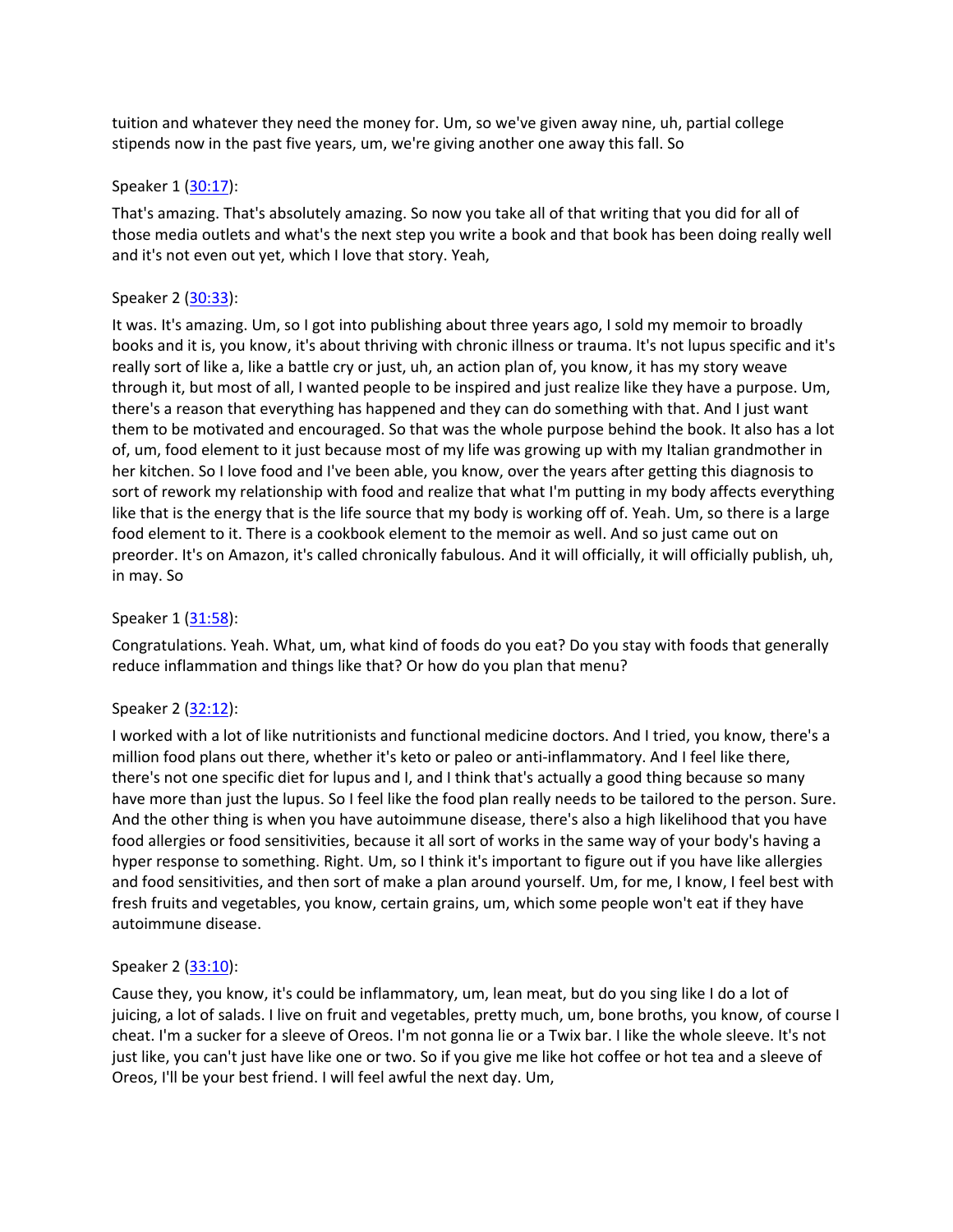## Speaker 1 ([33:48](https://www.temi.com/editor/t/pU7z3CuQIqpzWOVG_dDyO-YYXZDFmEHa6jJJtX16Ztm1EgtyEWRsiZoXlYPXfgoovF4p_iCRHXtguVVCnfvk6YobUDU?loadFrom=SharedLink&ts=2028.25)):

Quick somebody to go get some Oreos now,

# Speaker 2 ([33:51](https://www.temi.com/editor/t/pU7z3CuQIqpzWOVG_dDyO-YYXZDFmEHa6jJJtX16Ztm1EgtyEWRsiZoXlYPXfgoovF4p_iCRHXtguVVCnfvk6YobUDU?loadFrom=SharedLink&ts=2031.37)):

But yeah, it's um, you know, you have to cheat, like I love juicy cheeseburger at Smashburger every now and then. Yeah. But I don't like deprive myself of anything, but I can tell you once you eat really clean and then you sort of fall off the wagon, don't feel awful. I know

# Speaker 1 ([34:09](https://www.temi.com/editor/t/pU7z3CuQIqpzWOVG_dDyO-YYXZDFmEHa6jJJtX16Ztm1EgtyEWRsiZoXlYPXfgoovF4p_iCRHXtguVVCnfvk6YobUDU?loadFrom=SharedLink&ts=2049.73)):

I'm, I'm, I'm doing a reboot right now of my, my nutrition. Um, I, I have a very varied history with fitness and nutrition and I'm like, now I'm trying to get back to where I was, which is probably about 60 pounds ago. Um, but I was really, really specific about my macro nutrients and the ratio. And I had to eat a certain thing in a certain time and I, you know, I logged it all and it was very, I had to make sure that my workouts were here and there. And, and, um, that was, it was like this really obsessive compulsive thing about it. Um, and it wasn't very good for anyone but me. I mean, anytime that you obsess about something, it's, it's usually, you know, there's, somebody is not going to dig that. So my wife was kinda like, you know, you know, you decided to have a cottage cheese and then you're back on your computer. Cause I'm back like reworking my, my plan for the day, like, all right, that puts my carbs up here and my, you know,

# Speaker 2 ([35:18](https://www.temi.com/editor/t/pU7z3CuQIqpzWOVG_dDyO-YYXZDFmEHa6jJJtX16Ztm1EgtyEWRsiZoXlYPXfgoovF4p_iCRHXtguVVCnfvk6YobUDU?loadFrom=SharedLink&ts=2118.91)):

Okay, so you really, like, you took it all the way. I love your, but you said like you logged everything. And I think that that like really jumped out at me because I tell anyone like when they get into, whenever they start something, like keep a journal of it. Like that was how I was really able to figure out what foods were making me feel worse and what foods were helping me. Absolutely. And it wasn't just journaling for like a week or two. I have years of journals every day. Like even if you just take like your, your calendar, like your daily calendar and just write some notes down of what you're eating or what supplements you're taking. I don't know if you were on any supplements, but you know, or protein powders,

## Speaker 1 ([35:58](https://www.temi.com/editor/t/pU7z3CuQIqpzWOVG_dDyO-YYXZDFmEHa6jJJtX16Ztm1EgtyEWRsiZoXlYPXfgoovF4p_iCRHXtguVVCnfvk6YobUDU?loadFrom=SharedLink&ts=2158.28)):

Everything. If it was out there. I was, yeah, I was taking it. Yeah. I would have like a hand, like two handful. I have small hands to two handfuls of, of, of, you know, various pills. And, but I mean, it wasn't, it wasn't, I didn't take a lot of like a, I mean, it was all natural stuff. I didn't take a lot of crazy things, but, um, protein powder, for sure. But, so I'm going back. I hear my son snickering in my, he knows. Um, but you know, I'm trying to get, I'm trying to get back to some modicum of healthiness. I dunno. I talk about the sleeve of Oreos thing. I was like the package of Oreos.

## Speaker 2 ([36:42](https://www.temi.com/editor/t/pU7z3CuQIqpzWOVG_dDyO-YYXZDFmEHa6jJJtX16Ztm1EgtyEWRsiZoXlYPXfgoovF4p_iCRHXtguVVCnfvk6YobUDU?loadFrom=SharedLink&ts=2202.56)):

I can't, I can't hate on that though.

## Speaker 1 ([36:46](https://www.temi.com/editor/t/pU7z3CuQIqpzWOVG_dDyO-YYXZDFmEHa6jJJtX16Ztm1EgtyEWRsiZoXlYPXfgoovF4p_iCRHXtguVVCnfvk6YobUDU?loadFrom=SharedLink&ts=2206.94)):

Well, so here's the difference though. So you say, you know, when, when you were at your worst, it would take you hours to put on your, your clothes and stuff like that. I can't put on my socks because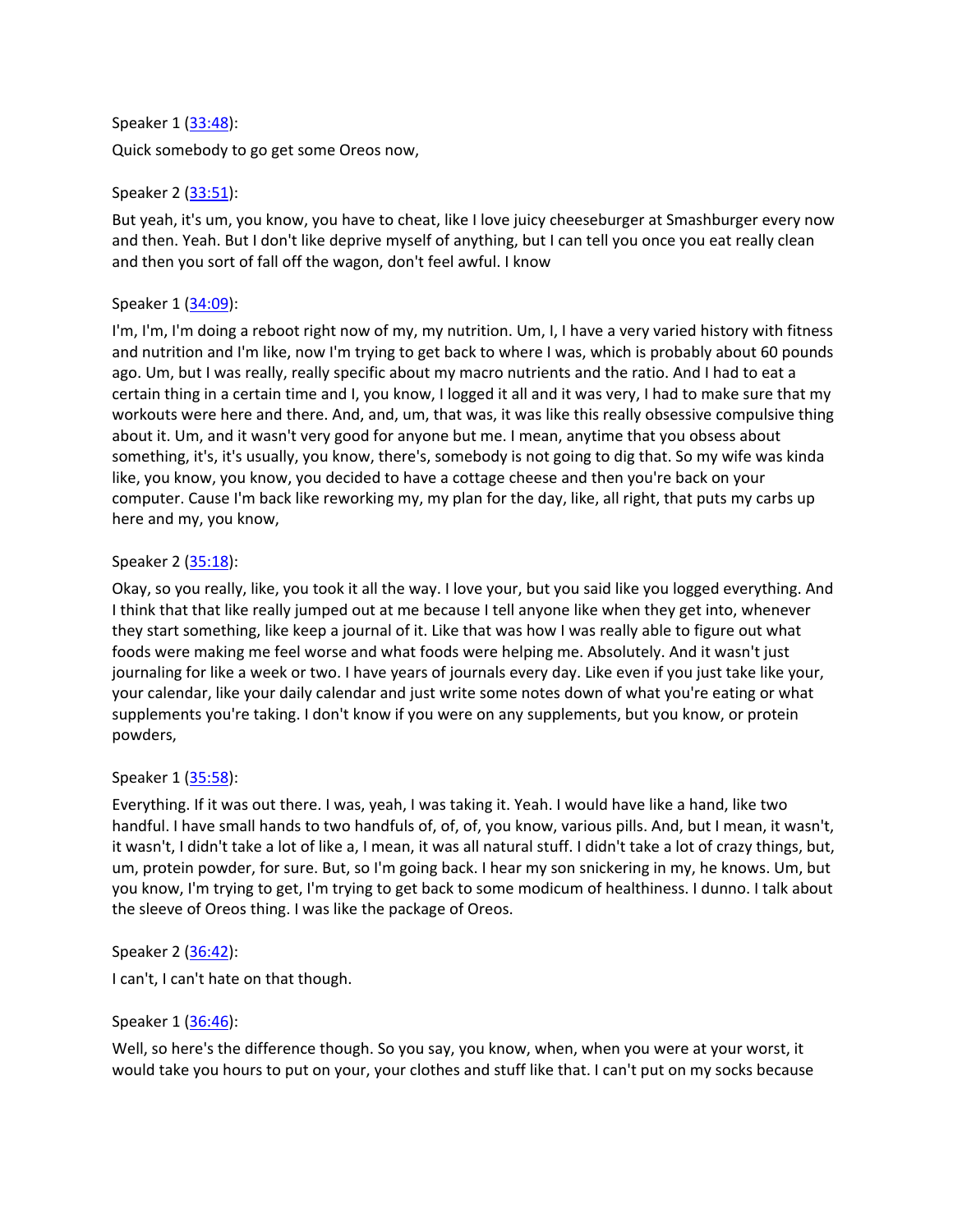I've gained so much weight. So I'm like, it's like folding a bowling ball, you know, so I'm trying to stop, but

Speaker 2 ([37:08](https://www.temi.com/editor/t/pU7z3CuQIqpzWOVG_dDyO-YYXZDFmEHa6jJJtX16Ztm1EgtyEWRsiZoXlYPXfgoovF4p_iCRHXtguVVCnfvk6YobUDU?loadFrom=SharedLink&ts=2228.21)):

I think, you know, I I'll, I'll share a, I don't know if any of your listeners like, uh, documentaries, but there was one that really it's what sort of shifted me in a totally other, you know, different direction. I already had been thinking about food and, you know, growing up like in an Italian kitchen per se, very heavy on pasta and cheese and dairy and um, you know, just stuff like when you have autoimmune issues, not really the best. Yeah. So I was already sort of moving in that direction and then I'll never forget. I was really sick and I was sitting on my couch one day and I watched fat sick and nearly dead. And that was juicing, right? Yes. That would be changed my life for a watch that, yes. So, well, but here's a great thing about that.

Speaker 1 ([37:56](https://www.temi.com/editor/t/pU7z3CuQIqpzWOVG_dDyO-YYXZDFmEHa6jJJtX16Ztm1EgtyEWRsiZoXlYPXfgoovF4p_iCRHXtguVVCnfvk6YobUDU?loadFrom=SharedLink&ts=2276.11)):

Yeah. At this point,

Speaker 2 ([37:58](https://www.temi.com/editor/t/pU7z3CuQIqpzWOVG_dDyO-YYXZDFmEHa6jJJtX16Ztm1EgtyEWRsiZoXlYPXfgoovF4p_iCRHXtguVVCnfvk6YobUDU?loadFrom=SharedLink&ts=2278.16)):

Take the juicer off the counter and wash it off and use it. But the cool thing about that movie was, um, the, one of the gentlemen in that movie, he had, uh, a very similar autoimmune disease to lupus and he was on all the same medicine that I was on at the time. And I was like, no, and I'm watching him. And he's being tracked by this team of doctors while he's doing this documentary and he's going off more and more and more of his medicine. And I was like, you know what, what, I'm already on 12, it was on 12 pills. I'll never forget. And I hate taking medicine. So I wasn't the most compliant patient, which was not good. But here I am looking at my 12 pill bottles and I'm thinking what's the worst? You know, they use chemotherapy for lupus. They use old chemotherapies. Like what, what else could possibly happen to me that hasn't happened to me already at this point. Um, and then I just went like 150% and I got myself down to four medications and I've never, never been back.

Speaker 1 ([38:58](https://www.temi.com/editor/t/pU7z3CuQIqpzWOVG_dDyO-YYXZDFmEHa6jJJtX16Ztm1EgtyEWRsiZoXlYPXfgoovF4p_iCRHXtguVVCnfvk6YobUDU?loadFrom=SharedLink&ts=2338.56)):

And that's, that's from juicing and stuff,

## Speaker 2 ([39:00](https://www.temi.com/editor/t/pU7z3CuQIqpzWOVG_dDyO-YYXZDFmEHa6jJJtX16Ztm1EgtyEWRsiZoXlYPXfgoovF4p_iCRHXtguVVCnfvk6YobUDU?loadFrom=SharedLink&ts=2340.63)):

Changing my diet. Jeez. Saying, I'm just sort of having this whole new, like relationship with food and you know, it wasn't, I think you also have to add in the component of self care, you know, like making time for yourself, resting, um, having quiet time, like quiet time is really important. We don't really get a lot of that in our life. Do you meditate? Do you practice? I do more in like a meditation prayer time. Um, you know, and just saying no, like I think that's another thing that's really hard for a lot of people. And so you just spread yourself so thin your body's exhausted. Exactly. So it's not just food, it's not just taking supplements. There has to be like a holistic, you know, form to all of it. So

## Speaker 1 ([39:48](https://www.temi.com/editor/t/pU7z3CuQIqpzWOVG_dDyO-YYXZDFmEHa6jJJtX16Ztm1EgtyEWRsiZoXlYPXfgoovF4p_iCRHXtguVVCnfvk6YobUDU?loadFrom=SharedLink&ts=2388)):

Yeah, I've been, I've been trying to, I go through these, these cycles where I'm meditating every day and I'm really good. And I'm like, bam, bam, bam. And then next thing I know, I haven't meditated in three weeks. Right. And I'm, and I'm coming apart at the seams and I'm all frazzled and I'm like, what's going on? You know? And, and then I go, okay. And I just found this, I keep looking over here, but my phone's not there. I had this, um, it's the sound that's, it's on a YouTube, you know, how they have those sounds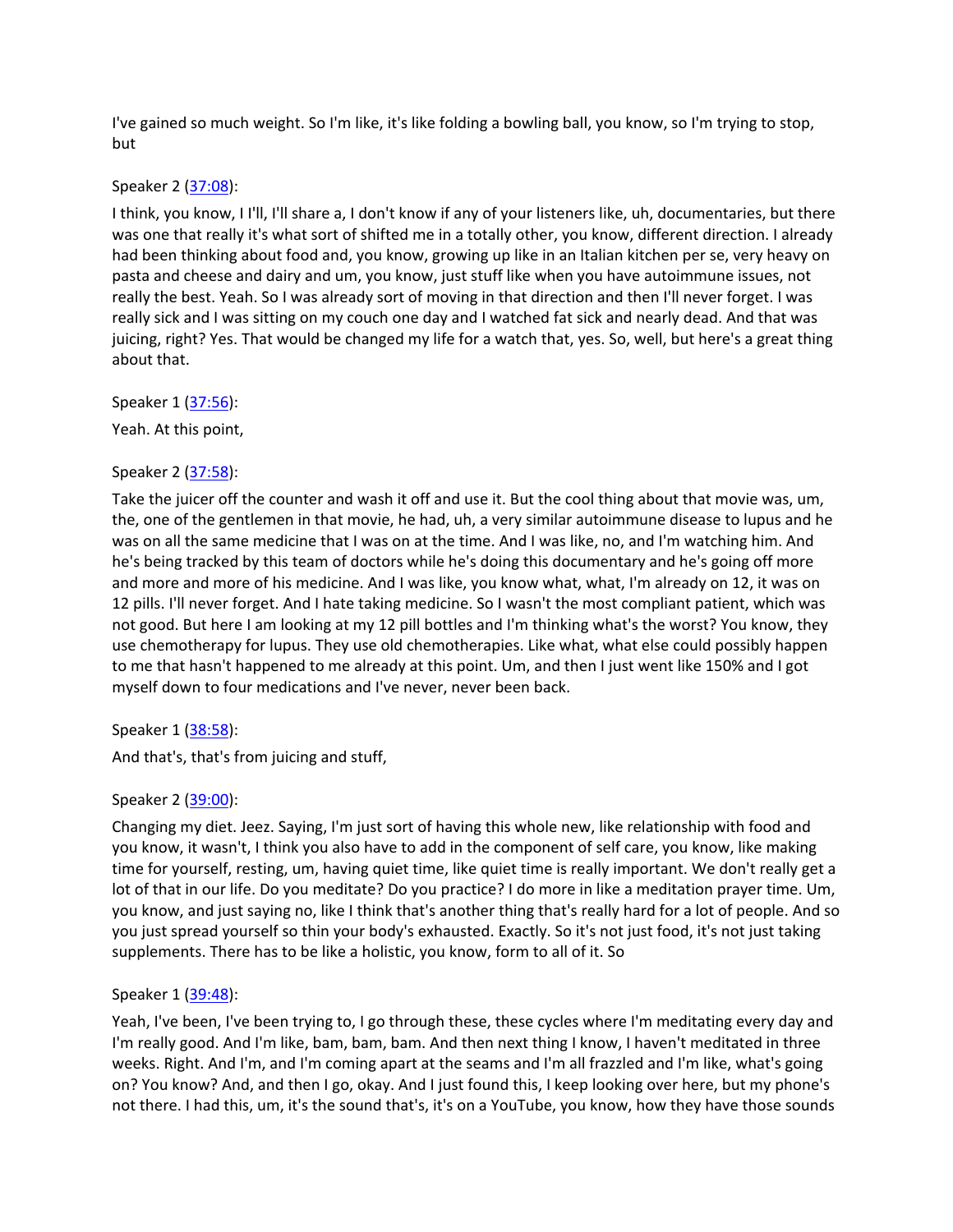that are like an hour long. And it was it's this 900, a killer hurts really, really vibrations. I don't know if it works, but I, I put it on and fell asleep to it. And, um, I had some of the strangest dreams ever really just bizarre. I mean, I usually have bizarre dreams. Cause I was, I was thinking about when you said to how you had the lupus chicken to you in a dream and you wrote it down and you know, and it was like a manual and I'm thinking, wow, that's amazing. If, if I wrote things down in my dreams at the make sure that nobody sees it because they're going to lock me up and throw away the room, you know, because I am, my dreams are just insane. Um,

# Speaker 2 ([41:03](https://www.temi.com/editor/t/pU7z3CuQIqpzWOVG_dDyO-YYXZDFmEHa6jJJtX16Ztm1EgtyEWRsiZoXlYPXfgoovF4p_iCRHXtguVVCnfvk6YobUDU?loadFrom=SharedLink&ts=2463.63)):

I think he will be jealous of that. A lot of people don't dream or they don't remember.

#### Speaker 1 ([41:07](https://www.temi.com/editor/t/pU7z3CuQIqpzWOVG_dDyO-YYXZDFmEHa6jJJtX16Ztm1EgtyEWRsiZoXlYPXfgoovF4p_iCRHXtguVVCnfvk6YobUDU?loadFrom=SharedLink&ts=2467.26)):

Yeah. Yeah. I think, I think I would be upset if I didn't remember my dreams. Cause I like when I wake up and I go to hell, was that all about what was it? The giraffe I don't get that

#### Speaker 2 ([41:18](https://www.temi.com/editor/t/pU7z3CuQIqpzWOVG_dDyO-YYXZDFmEHa6jJJtX16Ztm1EgtyEWRsiZoXlYPXfgoovF4p_iCRHXtguVVCnfvk6YobUDU?loadFrom=SharedLink&ts=2478.15)):

Sounds are really important. I actually have like a whole playlist of YouTube of sleeping sounds specifically for that. And it, you know, I don't use it all the time for sleeping, but even just taking like 15 or 20 minutes and going into like my library and shutting off the lights and putting on and just sort of like calming my body down. Um, also like restorative yoga is really good for calming down your nervous system.

Speaker 1 ([41:41](https://www.temi.com/editor/t/pU7z3CuQIqpzWOVG_dDyO-YYXZDFmEHa6jJJtX16Ztm1EgtyEWRsiZoXlYPXfgoovF4p_iCRHXtguVVCnfvk6YobUDU?loadFrom=SharedLink&ts=2501.92)): And I tried yoga. It wasn't, but it's not like it didn't work.

## Speaker 2 ([41:45](https://www.temi.com/editor/t/pU7z3CuQIqpzWOVG_dDyO-YYXZDFmEHa6jJJtX16Ztm1EgtyEWRsiZoXlYPXfgoovF4p_iCRHXtguVVCnfvk6YobUDU?loadFrom=SharedLink&ts=2505.29)):

Like your typical, like what you think of when you just hear yoga. It's, you're sort of in like a very quiet if you go and take a class, I'm usually in a very like quiet room and it's like four or five poses that you hold for like 10 or 15 minutes. Usually you fall asleep. You'll usually hear people snoring in like a restorative yoga class because it calms your body down that much for that he will pay,

#### Speaker 1 ([42:09](https://www.temi.com/editor/t/pU7z3CuQIqpzWOVG_dDyO-YYXZDFmEHa6jJJtX16Ztm1EgtyEWRsiZoXlYPXfgoovF4p_iCRHXtguVVCnfvk6YobUDU?loadFrom=SharedLink&ts=2529.91)):

Lay down and go to sleep and pay me \$50. Brilliant. I love that business model. That's how crazy our world is. Um, I was, uh, I was thinking of when I tried yoga and I went into the, um, what's the one where you're laying down and you do that and it's like this, Oh, why can't I do upward dog or something

## Speaker 2 ([42:34](https://www.temi.com/editor/t/pU7z3CuQIqpzWOVG_dDyO-YYXZDFmEHa6jJJtX16Ztm1EgtyEWRsiZoXlYPXfgoovF4p_iCRHXtguVVCnfvk6YobUDU?loadFrom=SharedLink&ts=2554.18)):

Downward dog. And we know that downward dog is when you're more.

## Speaker 1 ([42:37](https://www.temi.com/editor/t/pU7z3CuQIqpzWOVG_dDyO-YYXZDFmEHa6jJJtX16Ztm1EgtyEWRsiZoXlYPXfgoovF4p_iCRHXtguVVCnfvk6YobUDU?loadFrom=SharedLink&ts=2557.03)):

Yeah. It's the one where you're. Yeah. And I was like, alright, I can do that. And both my calves went and I was like, we had to like sit there for 15 minutes and rub him out. I'm like, all right, no more, no more yoga.

Speaker 2 ([42:54](https://www.temi.com/editor/t/pU7z3CuQIqpzWOVG_dDyO-YYXZDFmEHa6jJJtX16Ztm1EgtyEWRsiZoXlYPXfgoovF4p_iCRHXtguVVCnfvk6YobUDU?loadFrom=SharedLink&ts=2574.1)):